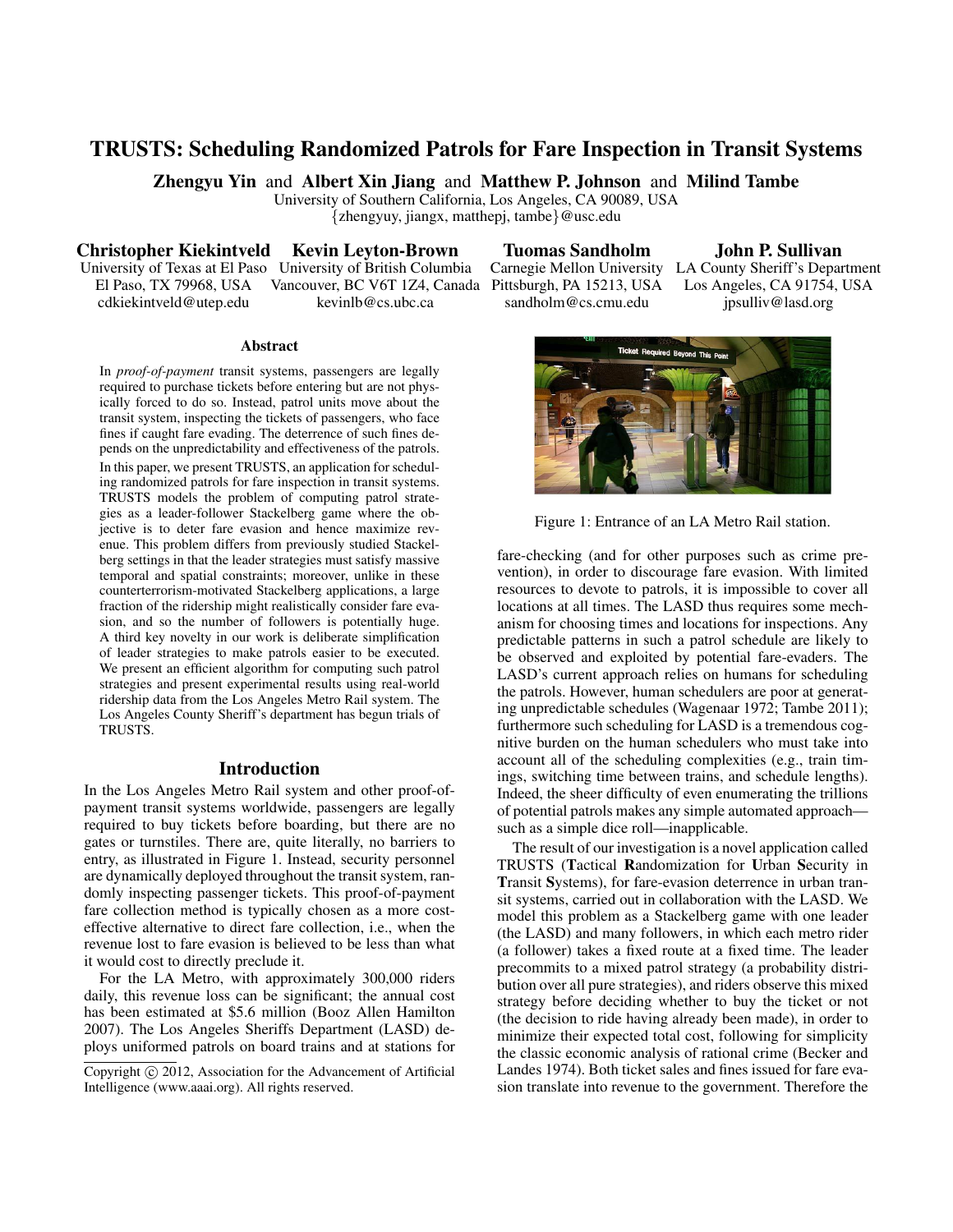optimization objective we choose for the leader is to maximize total revenue (total ticket sales plus penalties). There are exponentially many possible pure patrol strategies, each subject to both the spatial and temporal constraints of travel within the transit network. Explicitly representing a mixed strategy would be impractical.

To remedy the difficulty above, TRUSTS uses the *transition graph*, which captures the spatial as well as temporal structure of the domain, and solves for the optimal (fractional) flow through this graph, using linear programming (LP). Such a flow can be interpreted as a marginal coverage vector. Additionally, we show that a straightforward approach to extracting patrol strategies from the marginals faces important challenges: it can create infeasible patrols that violate the constraint on patrol length, and it can generate patrols that switch too frequently between trains, which can be difficult for patrol personnel to carry out. Thus, we present a novel technique to overcome these difficulties using an extended formulation on a *history-duplicate transition graph* that (1) forbids patrols that are too long and (2) penalizes patrols with too many switches.

Finally, we perform simulations based on actual ridership data provided by the LASD, for four LA Metro train lines (Blue, Gold, Green, and Red). Our results suggest the possibility of significant fare evasion deterrence and hence prevention of revenue loss with very few resources. The LASD is currently testing TRUSTS in the LA Metro system by deploying patrols according to our schedules and measuring the revenue recovered.

#### Related Work

There has been research on a wide range of problems related to game-theoretic patrolling on graphs. One line of work considers games in which one player, the patroller, patrols the graph to detect and catch the other player, the evader, who tries to minimize the detection probability. This includes work on *hider-seeker games* (Halvorson, Conitzer, and Parr 2009) for the case of mobile evaders, and *search games* (Gal 1979) for the case of immobile evaders.

Another line of research considers games in which the patroller deploys resources (static or mobile) on the graph to prevent the other player, the attacker, from reaching certain target vertices. There are a few variations depending on the set of possible sources and targets of the attacker. *Infiltration games* (Alpern 1992) considered one source and target. *Asset protection* problems (Dickerson et al. 2010) consider multiple sources and multiple equally weighted targets. *Networked security games* (Tsai et al. 2010) consider targets with different weights.

The leader-follower Stackelberg game model has been the topic of much recent research (Tambe 2011) and has been applied to a number of real-world security domains, including the Los Angeles International Airport (Jain et al. 2010), the Federal Air Marshals Service (Jain et al. 2010), and the Transportation Security Administration (Pita et al. 2011).

Urban transit systems, however, present unique computational challenges. First, unlike in existing work on graph patrolling games, and unlike in previous deployed applications on counterterrorism, here the followers we seek to influence are potentially very many: large numbers of train riders might plausibly consider fare evasion. Booz Allen Hamilton (2007) estimates that 6% of riders are ticketless in the metro system overall; anecdotal reports suggest that on some lines this percentage could be far greater, even a majority. Second, the leader has exponentially many possible patrol strategies, corresponding to all the feasible trips within the transit network subject to certain restrictions and preferences. Similar to FAMS (Jain et al. 2010), we represent patrol strategies compactly as a marginal coverage vector. But unlike the FAMS problem in which a patrol consists of very limited number of flights (often a pair of flights), TRUSTS allows much more complex patrols and thus uses a novel compact representation based on *history-duplicate transition graphs*.

# Problem Setting

TRUSTS addresses the challenge of generating randomized schedules for LASD patrols for four separate LA Metro lines. We model this problem as a leader-follower Stackelberg game with one leader (the LASD) and multiple followers (riders). In this game, a pure leader strategy is a *patrol*, i.e., a sequence of *patrol actions* (defined below), of constant bounded duration. The two possible pure follower strategies are buying and not buying. Each follower observes the strategy the leader commits to and plays a best response. There are many types of followers, one for each source, destination, and departure time triple (corresponding to the set of all riders who take such a trip). In general the leader's strategies will be mixed; the followers are assumed to play pure strategies (Conitzer and Sandholm 2006).

Train System: The train system consists of a single line on which trains travel back and forth, in general with multiple trains traveling simultaneously. The system operates according to a fixed daily schedule, with trains arriving at stations at (finitely many) designated times throughout the day. Therefore we can model time as discrete, focusing only on the time steps at which some train arrival/departure event occurs. We use the (directed) *transition graph*  $G = \langle V, E \rangle$ to encode the daily timetable of the metro line, where a vertex  $v = \langle s, t \rangle$  corresponds to some pair of station s and time point  $t$ . An edge in  $G$  represents a possible (minimal) action. In particular, there is an edge from  $\langle s, t \rangle$  to  $\langle s', t' \rangle$  if:

•  $s'$  is either the predecessor or successor of s in the station sequence and  $\langle s, t \rangle$  and  $\langle s', t' \rangle$  are two consecutive stops for some train in the train schedule (*traveling action*), or

•  $s' = s, t < t'$ , and there is no vertex  $\langle s, t'' \rangle$  with  $t < t'' < t'$  (staying action).

We refer to the entire path that a given train takes through  $G$ , from the start station to the terminal station, as a *train path*. As this model suggests, TRUSTS treats the LA Metro System's multiple lines as independent. Indeed, currently, LA's metro lines have just a few transfer points. Dealing with the impact of transfers will be a topic for future work.

**Patrols:** There are a fixed number  $\gamma$  of deployable patrol units, each of which may be scheduled on a patrol of duration at most  $\kappa$  hours (with, e.g.,  $\kappa = 7$ ). There are two sorts of patrol actions, which a given patrol unit can alternate between on its shift: *on-train* inspections (in which patrollers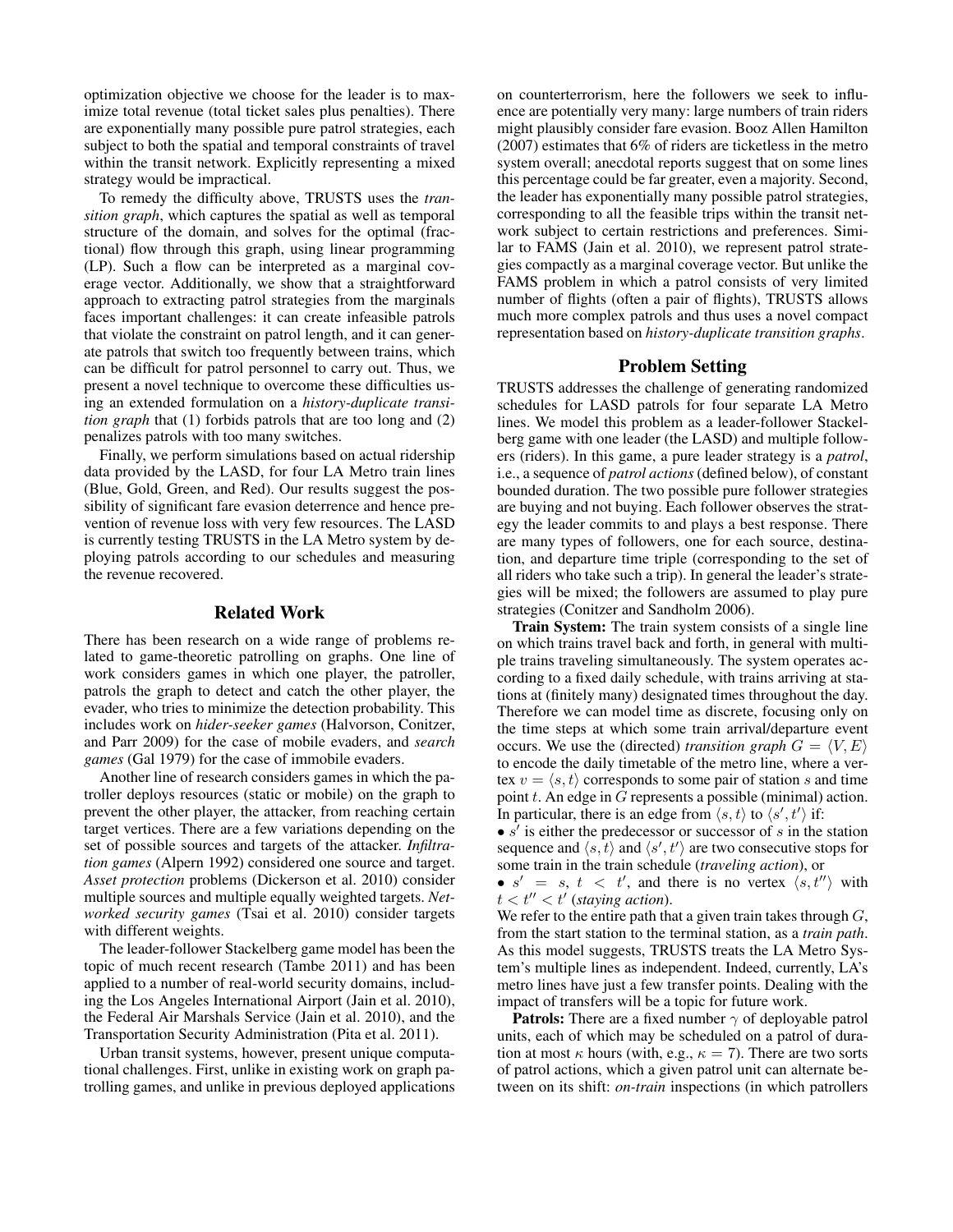ride the train, inspecting passengers), and *in-station* inspections (in which they inspect passengers as they exit the station). A pure patrol strategy is represented mathematically as a path in  $G$  for each patrol unit, in which an edge  $e$  represents an *atomic* patrol action, i.e., inspecting in-station from the time of one train event at that station to the next (at that station) or inspecting on-train as it travels from one station to the next. Each edge  $e$  has a length  $l_e$  equal to the corresponding patrol action duration and an effectiveness value  $f_e$ , which represents the percentage of the relevant ridership inspected by this action. For both in-station and on-train inspections,  $f_e$  depends on the ridership volume at that location and time of day and on the duration. A valid pure patrol strategy is a set of paths  $P_1, ..., P_\gamma$ , each of size at most  $\kappa$ .

Example 1. *A simple scenario with* 3 *stations (*A, B, C*) and* 4 *discrete time points (6pm, 7pm, 8pm, 9pm) is given in Figure 2. The dashed lines represent staying actions; the solid lines represent traveling actions. There are* 4 *trains in the system; all edge durations are 1 hour. A sample train path here is*  $\langle A, 6pm \rangle \rightarrow \langle B, 7pm \rangle \rightarrow \langle C, 8pm \rangle$ *. In this example, if*  $\kappa = 2$  *and*  $\gamma = 1$ *, then the valid pure leader strategies (pure patrol strategies) consist of all paths of length* 2*.*



Figure 2: The transition graph of a toy problem instance.

Riders: The riders are assumed to be daily commuters who take a fixed route at a fixed time. Horizon research corporation (2002) suggests more than 82% of riders use the system at least 3 days a week. The ticket price (for any trip within the transit system) is a nominal fee  $\rho$ , with the fine for fare evasion  $\tau$  much greater. As the riders follow the same route every day, they could estimate the likelihood of being inspected, based on which they make a decision as to whether to buy a ticket. We assume the riders know the inspection probability perfectly, and are rational, risk-neutral economic actors (Becker and Landes 1974), who make this choice in order to minimize expected cost.

A rider's *type* is defined by the path he takes in the graph. Because there is a single train line, riders never linger in stations, i.e., do not follow any "stay" edges (staying at a station) mid-journey; the last edge of every follower type is a (short) stay edge, representing the action of "exiting" the destination station, during which the rider may be subject to in-station inspection. Therefore the space  $\Lambda$  of rider types corresponds to the set of all subpaths of train paths. (When  $G$  is drawn as in Figure 2, all rider paths are "diagonal" except for the last edge.) A metro line with  $N$  stops and  $M$ scheduled trains will have  $O(MN^2)$  rider types.

Given a pure patrol strategy of the  $\gamma$  units,  $(P_1, \ldots, P_\gamma)$ , the inspection probability for a rider of type  $\lambda \in \Lambda$  is:

$$
\min\{1, \sum_{i=1}^{\gamma} \sum_{e \in P_i \cap \lambda} f_e\},\tag{1}
$$

and therefore his expected utility is the negative of the expected amount he pays:  $-\rho$  if he buys the ticket and  $-\tau \min\{1, \sum_{i=1}^{N} \sum_{e \in P_i \cap \lambda} f_e\}$  otherwise. The inspection probability for a mixed strategy is then the expectation of Equation (1), taken over the distribution of pure strategies.

We justify the inspection probability in Equation (1) as follows. First, consider on-train inspections. The fraction of the train that is inspected in a given inspection action is determined by  $f_e$  (which depends on ridership volume). The key is that in the next inspection action, a patrol will not reinspect the fraction of the train that is already inspected in a previous inspection action. Therefore, unlike in settings where patrollers may repeatedly draw a random sample from the same set train passengers to inspect, in our setting, the probabilities  $f_e$  are added rather than multiplied. Now also consider in-station inspections. Since a rider taking a journey only exits a single station, a rider will encounter at most one in-station inspection. Finally, when multiple patrol units cover the same edge  $e$ , the inspection probability given by (1) is the sum of the contributions from each patrol unit, capped at 1. This is a reasonable assumption when the number of patrol units on each edge  $e$  is small, as multiple patrol units on the same train could check different cars or different portions of the same car, and multiple patrol units inspecting at the same station could be checking different exits.

Objective: The leader's utility, equal to total expected revenue, can be decomposed into utilities from bilateral interactions with each individual follower. Hence the game is equivalent to a Bayesian Stackelberg game between one leader with one type and one follower with multiple types. Specifically, we denote the prior probability of a follower type  $\lambda \in \Lambda$  (proportional to its ridership volume) by  $p_{\lambda}$ .

Furthermore, these utility functions imply that the game is zero sum, in which case the Stackelberg equilibrium is equivalent to the maximin solution. Although such zerosum Bayesian games are solvable by either applying the LP formulation of (Ponssard and Sorin 1980) or treating the Bayesian game as a extensive-form game and applying the sequence form LP formulation of (Koller, Megiddo, and von Stengel 1994), those LP formulations would be impractical here because they explicitly enumerate the exponential number of pure strategies of the leader.

# Linear Program Formulation

In this section, we formulate a linear program which finds a maximum-revenue (mixed) patrol strategy. As noted above, the leader's space of *pure* strategies is exponentially large, even with a single patrol unit. We avoid this difficulty by compactly representing mixed patrol strategies by marginal coverage on edges  $x_e$  of the transition graph (the marginal strategy), i.e., by the expected numbers of inspections that will occur on these edges. Subsequently, we construct a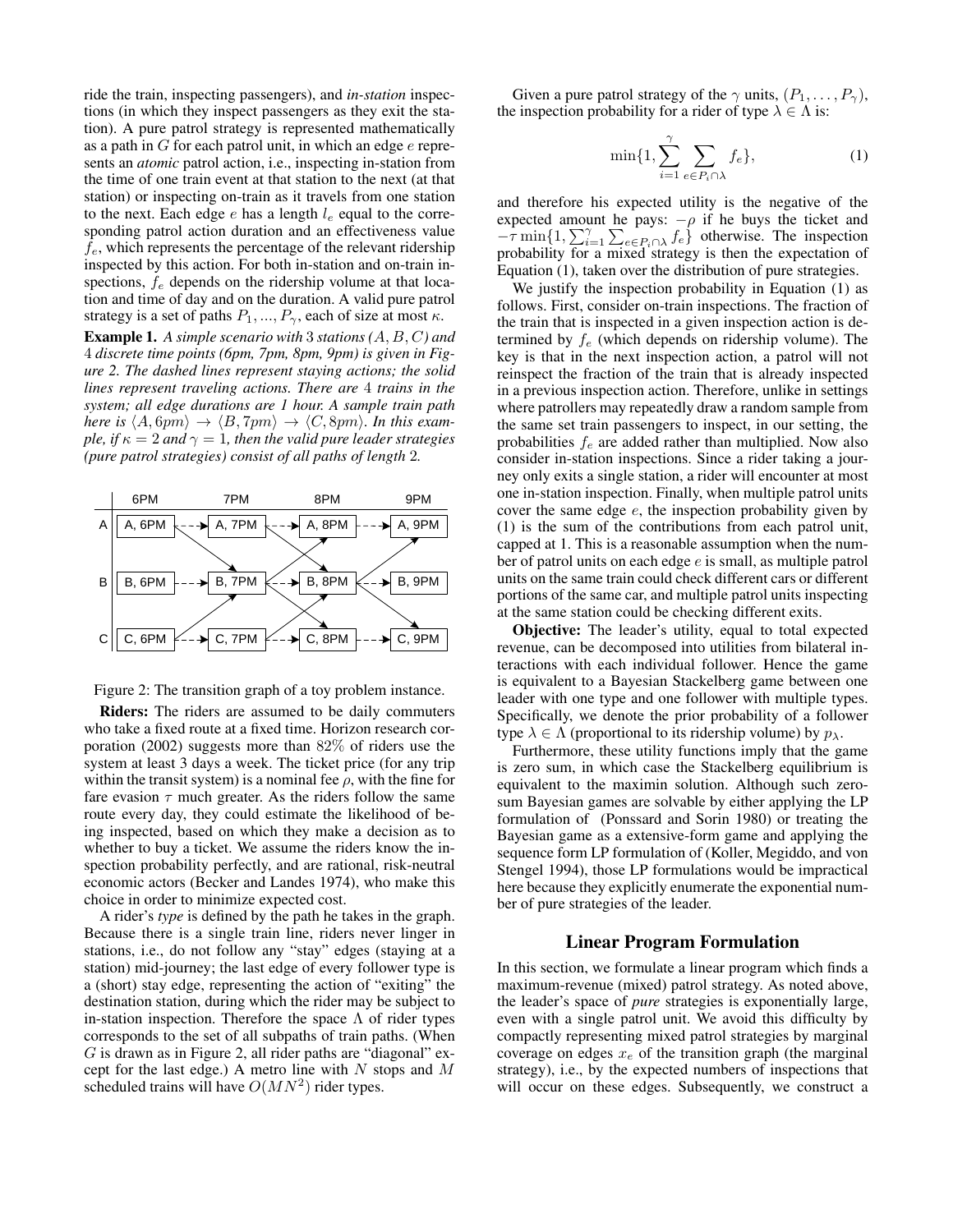mixed strategy (i.e., a probability distribution over pure strategies) consistent with the marginal coverage.

For expository purposes, we first present a basic LP formulation of our approach of compactly representing the problem using marginal coverage. This basic formulation also illustrates the key issues that make it difficult for the end-user to deploy the patrol strategies computed. We then introduce an extended formulation to address these issues.

#### Basic Formulation

We denote the set of possible starting vertices in the transition graph  $G = \langle V, E \rangle$  by  $V^+ \subset V$ , and the set of possible ending vertices by  $V^- \subset V$ . For algorithmic convenience, we add to the transition graph a source  $v^{+}$  with edges to all vertices in  $V^+$  and a sink  $v^-$  with edges from all vertices in V <sup>−</sup>. We assign these additional dummy edges zero duration and zero effectiveness.

Based on this graph, we provide a linear program (shown in Figure 3) to provide an upper bound on the optimal revenue achievable. Here  $u_{\lambda}$  denotes the expected value paid by a rider of type  $\lambda$ , and so  $p_{\lambda}u_{\lambda}$  is the expected total revenue from riders of this type;  $x_e$  is the expected number of inspections on edge e. Constraint (4) bounds the total flow entering and exiting the system by  $\gamma$ , the number of total patrol units allowed. Constraint (5) enforces conservation of flow, which clearly is satisfied by any mixed patrol strategy. Constraint (6) limits the total number of time units to  $\gamma \cdot \kappa$ , and also bounds  $x_e$  for each e. Since  $x_e$  is the expected coverage of  $e$ , it could theoretically go up to as much as  $\gamma$ . On the other hand our assumption that the inspection probability is added across patrol units (Equation (1)) is valid only when a small number of units are on each edge. Thus we have another parameter  $\alpha \in [1, \gamma]$  as the upper-bound of  $x_e$ .

Finally, let us consider Constraint (3), which indicates that the rider will best respond, by bounding the expected cost to a rider of type  $\lambda$  by both the ticket price  $\rho$  and  $\tau \min\{1,\sum_{e\in \lambda} x_e f_e\} = \min\{\tau,\tau \sum_{e\in \lambda} x_e f_e\},$  the formulation's estimate of the expected fine if the rider chooses not to buy. However, the latter is only an *overestimate* of the actual expected fine of not buying. This is because the expression  $\min\{1, \sum_{e \in \lambda} x_e f_e\}$  only caps the expectation (over its pure strategies) of the inspection probability at 1, but allows a pure strategy  $(P_1, \ldots, P_\gamma)$  in its support to achieve  $\sum_{i=1}^{\gamma} \sum_{e \in P_i \cap \lambda} f_e > 1$ , whereas according to (1) the inspection probability of each pure strategy should be at most 1. This results in an overestimate of the actual inspection probability (and thus the leader's utility). As a result the solution of this LP provides only an upper bound on the optimal revenue. Fortunately, once we generate the patrols from the marginals we are able to compute the actual best-response utilities of the riders. Our experiments show that the differences between the actual utilities and the upper-bounds given by the LP formulation are small. The remaining task is to construct a  $\gamma$ -unit mixed strategy whose marginals match the marginal strategy x.

Proposition 1. *Given a marginal strategy* x*, a* γ*-unit mixed strategy for the leader that produces the same coverage on each edge* e *as* x *does can be constructed in polynomial time.*

*Proof.* First, we construct a set Υ of weighted patrol paths, by extracting distinct source-to-sink flows from x through the following iterative procedure.

*1*. Find a path P from  $v^+$  to  $v^-$  where  $x_e > 0$  for all  $e \in P$ . If no such path exists, terminate because  $x_e$  must then be 0 for all  $e \in E$  (due to Constraint (5)). Otherwise go to step 2. 2. Let  $x^* = \min_{e \in P} \{x_e\}$ . Add path P with weight  $x^*$  to the set  $\Upsilon$ . Deduct  $x^*$  from  $x_e$  for all  $e \in P$ . Go to step 1.

Since every iteration removes a complete source-to-sink flow, constraint (5) is maintained throughout the execution of this procedure. The procedure's running time is polynomial because at least one new  $x_e$  is set to 0 in each iteration.

Finally, we create a mixed strategy of joint patrol paths (with  $\gamma$  units) that matches exactly the set of weighted patrol paths Υ obtained in the procedure above, and thus the marginal strategy x. To do this, we could assign a path of weight  $x^*$  to the  $\gamma$  units independently, each with an equal probability of  $\frac{x^*}{\gamma}$  $\frac{x^*}{\gamma}$ . Since  $x^* \leq \gamma$ , we have  $\frac{x^*}{\gamma} \leq 1$ .  $\Box$ 

# Issues with the Basic Formulation

There are two fundamental issues with the basic formulation. First, the mixed strategy constructed can fail to satisfy the patrol length limit of  $\kappa$ , notwithstanding Constraint (6) on the sum of the lengths of all patrols, and hence be infeasible. In fact, the marginal strategy computed in the basic formulation may not correspond to any feasible mixed strategy in which all patrols have length at most  $\kappa$ . Consider the counterexample in Figure 5. Edges  $v_1 \rightarrow v_2$  and  $v_2 \rightarrow v_3$  represent two real atomic actions, each with duration 1. Patrols must start from either  $v_1$  or  $v_3$ , but can terminate at any of  $v_1$ ,  $v_2$  and  $v_3$ . This is specified using  $v^{+}$  and  $v^{-}$ , the dummy source and sink respectively. We assume  $\kappa = 1$  and  $\gamma = 1$ . It can be verified that the marginal strategy shown in Figure 5 satisfies constraints (4) through (6). However, the only corresponding mixed strategy is to take  $v^+ \rightarrow v_3 \rightarrow v^-$  with 50% probability and  $v^+ \rightarrow v_1 \rightarrow v_2 \rightarrow v_3 \rightarrow v^-$  with 50% probability. This mixed strategy is infeasible since its second patrol has duration greater than 1. This patrol length violation arises because the basic formulation only constrains the average patrol length, and therefore allows the use of overlong patrols as long as some short patrols are also used.



Figure 5: Example of an infeasible marginal strategy.

Second, the paths selected according the constructed mixed strategy may *switch* between trains or between instation and on-train at impractically large number of times, making the patrol path difficult to implement and errorprone. This is an important issue as we want real LASD officers to be able to carry out these strategies. The more switches there are in a patrol strategy, the more instruc-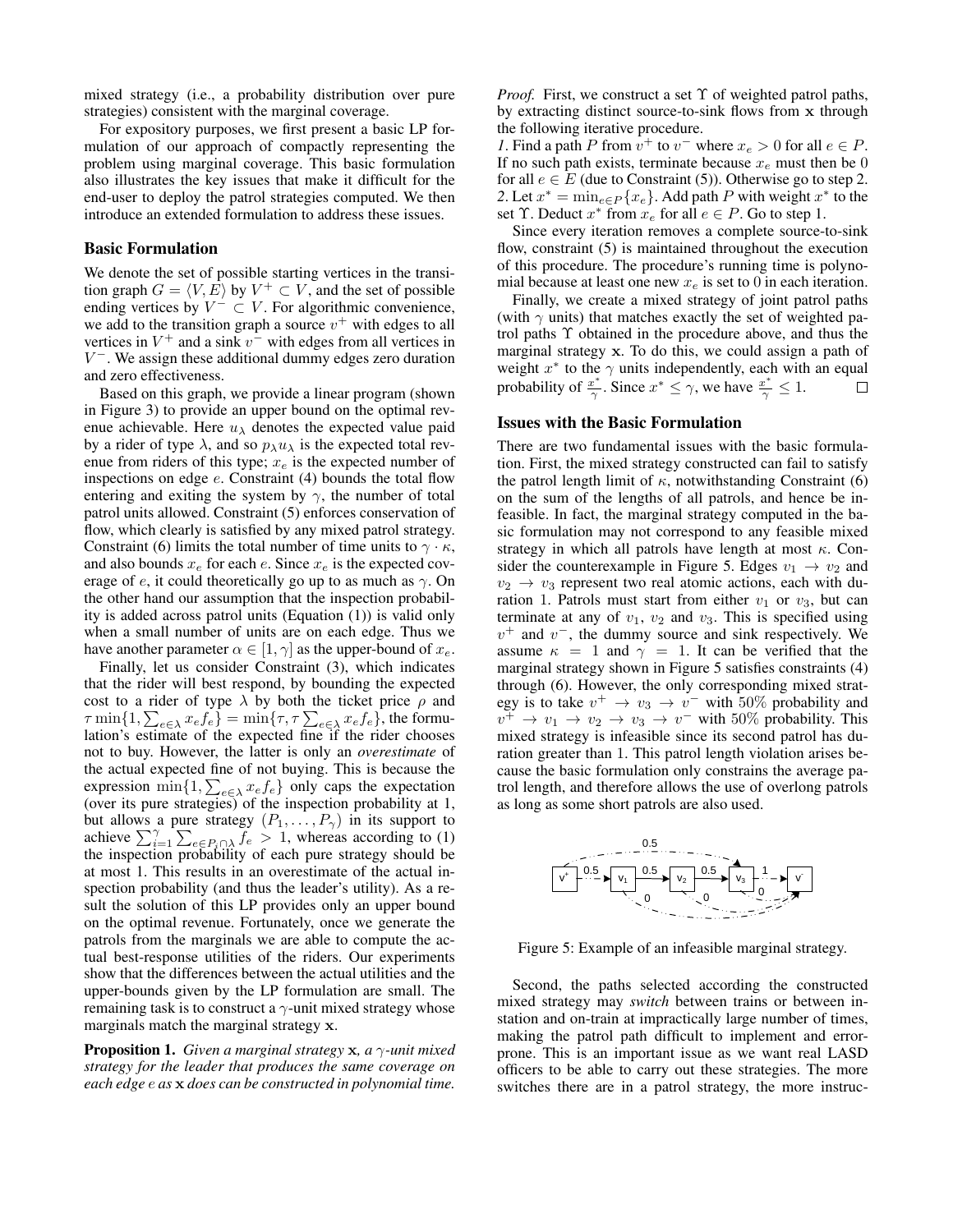$$
\max_{\mathbf{x}, \mathbf{u}} \sum_{\lambda \in \Lambda} p_{\lambda} u_{\lambda} \tag{2}
$$

s.t. 
$$
u_{\lambda} \le \min\{\rho, \tau \sum_{e \in \lambda} x_e f_e\}
$$
, for all  $\lambda \in \Lambda$  (3)

$$
\sum_{v \in V^{+}} x_{(v^{+}, v)} = \sum_{v \in V^{-}} x_{(v, v^{-})} \le \gamma
$$
\n(4)

$$
\sum_{(v',v)\in E} x_{(v',v)} = \sum_{(v,v^{\dagger})\in E} x_{(v,v^{\dagger})}, \text{ for all } v \in V \tag{5}
$$

$$
\sum_{e \in E} l_e \cdot x_e \le \gamma \cdot \kappa, 0 \le x_e \le \alpha, \forall e \in E \tag{6}
$$

#### Figure 3: Basic Formulation

tions the patrol unit has to remember, and the more likely they will miss a switch due to imperfections in the train schedule and/or the unit's mis-execution of the instructions. For example, in Example 1,  $\langle A, 6pm \rangle \rightarrow \langle B, 7pm \rangle \rightarrow$  $\langle A, 8pm \rangle$  and  $\langle C, 6pm \rangle \rightarrow \langle B, 7pm \rangle \rightarrow \langle C, 8pm \rangle$  each do 1 switches while  $\langle A, 6pm \rangle \rightarrow \langle B, 7pm \rangle \rightarrow \langle C, 8pm \rangle$  and  $\langle C, 6pm \rangle \rightarrow \langle B, 7pm \rangle \rightarrow \langle A, 8pm \rangle$  each do none. Both path pairs cover the same set of edges, making the second preferable because it is easier to implement.

#### Extended Formulation

Now we present a more sophisticated formulation design to address the two aforementioned issues. The difficulty involved in imposing constraints on the patrol paths (i.e., penalizing or forbidding certain paths) in the marginal representation is that paths themselves are not represented, instead being encoded only as marginal coverage.

Hence the key idea is to preserve sufficient path history information within vertices to be able to evaluate our constraints, while avoiding the exponential blowup creating a node for every path would cause. We construct a new graph, called the *History-Duplicate Transition graph* (HDT graph), by creating multiple copies of the original vertices, each corresponding to different values of history information.

We first explain how to construct the HDT graph from a transition graph  $G$  in order to forbid patrol paths longer than  $\kappa$ . The HDT graph is composed of multiple restricted copies of  $G$  (i.e., subgraphs of  $G$ ), corresponding to different possible starting time points. For the copy corresponding to starting time point  $t^*$ , we only keep the subgraph on vertices  $v = \langle s, t \rangle \in V$  where  $t^* \leq t \leq t^* + \kappa$ . Thus, in each restricted copy of  $G$ , the length of any path is guaranteed to be less than or equal to  $\kappa$ . Since there are a finite number of distinct possible starting time points (i.e., all distinct discrete time points in  $V^+$ ), the new graph is a linear expansion of G. An approximation can be obtained by taking one starting time point every  $\delta$  time units. In this case, an original vertex (edge) will be kept in at most  $\lceil \kappa/\delta \rceil$  copies, implying the new graph is at most  $\lceil \kappa/\delta \rceil$  times larger than G.

Figure 6(a) shows the HDT graph (the shaded portion further explained below) of Example 1 with  $\kappa = 2$  and

$$
\max_{\mathbf{x},\mathbf{y},\mathbf{u}} \sum_{\lambda \in \Lambda} p_{\lambda} u_{\lambda} - \beta \sum_{e \in \mathcal{E}} c_e y_e \tag{7}
$$

s.t. 
$$
u_{\lambda} \le \min\{\rho, \ \tau \sum_{e \in \lambda} x_e f_e\}
$$
, for all  $\lambda \in \Lambda$  (8)

$$
\sum_{v \in \mathcal{V}^+} y_{(v^+,v)} = \sum_{v \in \mathcal{V}^-} y_{(v,v^-)} \le \gamma \tag{9}
$$

$$
\sum_{(v',v)\in\mathcal{E}} y_{(v',v)} = \sum_{(v,v^{\dagger})\in\mathcal{E}} y_{(v,v^{\dagger})}, \text{ for all } v \in \mathcal{V} \tag{10}
$$

$$
x_e = \sum_{e' \in \Gamma(e)} y_{e'}, \forall e \in E, 0 \le x_e \le \alpha, \forall e \in E \quad (11)
$$

#### Figure 4: Extended Formulation

2 starting time points,  $6pm$  and  $7pm$ . The HDT graph is thus composed of two restricted copies of the original transition graph. In each vertex, the time shown in parenthesis indicates the starting time point. For example, the original vertex  $\langle A, 7pm \rangle$  now has two copies  $\langle A, 7pm, (6pm) \rangle$  and  $\langle A, 7pm, (7pm) \rangle$  in the HDT graph. For the starting time point of 6pm, the patrol must end at or before 8pm, hence we do not need to keep vertices whose discrete time point is  $9pm$ . For the starting time point of  $7pm$ , the patrol must start at or after 7pm, hence we do not need to keep vertices whose discrete time point is  $6pm$ . The two restricted copies *are not two separate graphs* but a single graph that will be tied together by the dummy source and sink.

Next, we explain how to further extend the HDT graph to penalize complex patrol paths. The idea is to have each vertex encode the last action occurring prior to it. Specifically, we create multiple copies of a vertex  $v$ , each corresponding to a different edge that leads to it. If  $v$  is a possible starting vertex, we create an additional copy representing no prior action. If there is an edge from  $v$  to  $v'$ , we connect all copies of v to the specific copy of v' whose last action was  $(v, v')$ . A new edge is called a switching edge if the recorded last actions of its two vertices are of different types (e.g., inspecting different trains), unless one of the two vertices is a "no prior action" vertex. As can be verified, the number of switches of a patrol path in the new graph is the number of switching edges it has. To favor simple patrol paths, we demand a cost  $\beta > 0$  for using switching edges. Varying the value of  $\beta$  lets us trade off between solution quality (greater revenue) and patrol preference (lower average number of switches).

In Figure  $6(b)$ , we show how to apply this extension using the subgraph shown in the shaded box of Figure 6(a). Since there is only one edge leading to  $\langle A, 7pm, (6pm) \rangle$ , we create one copy of it representing the action of staying at A. There are 3 edges leading to  $\langle B, 7pm, (6pm) \rangle$ , so we create 3 copies of it representing the actions of taking train from A, staying at  $B$ , and taking train from  $C$ . The original edges are also duplicated. For example,  $\langle B, 7pm, (6pm) \rangle$  $\langle B, 8pm, (6pm) \rangle$  has 3 copies connecting the 3 copies of  $\langle B, 7pm, (6pm) \rangle$  to the copy of  $\langle B, 8pm, (6pm) \rangle$ , representing the staying at B action. Among the three copies, only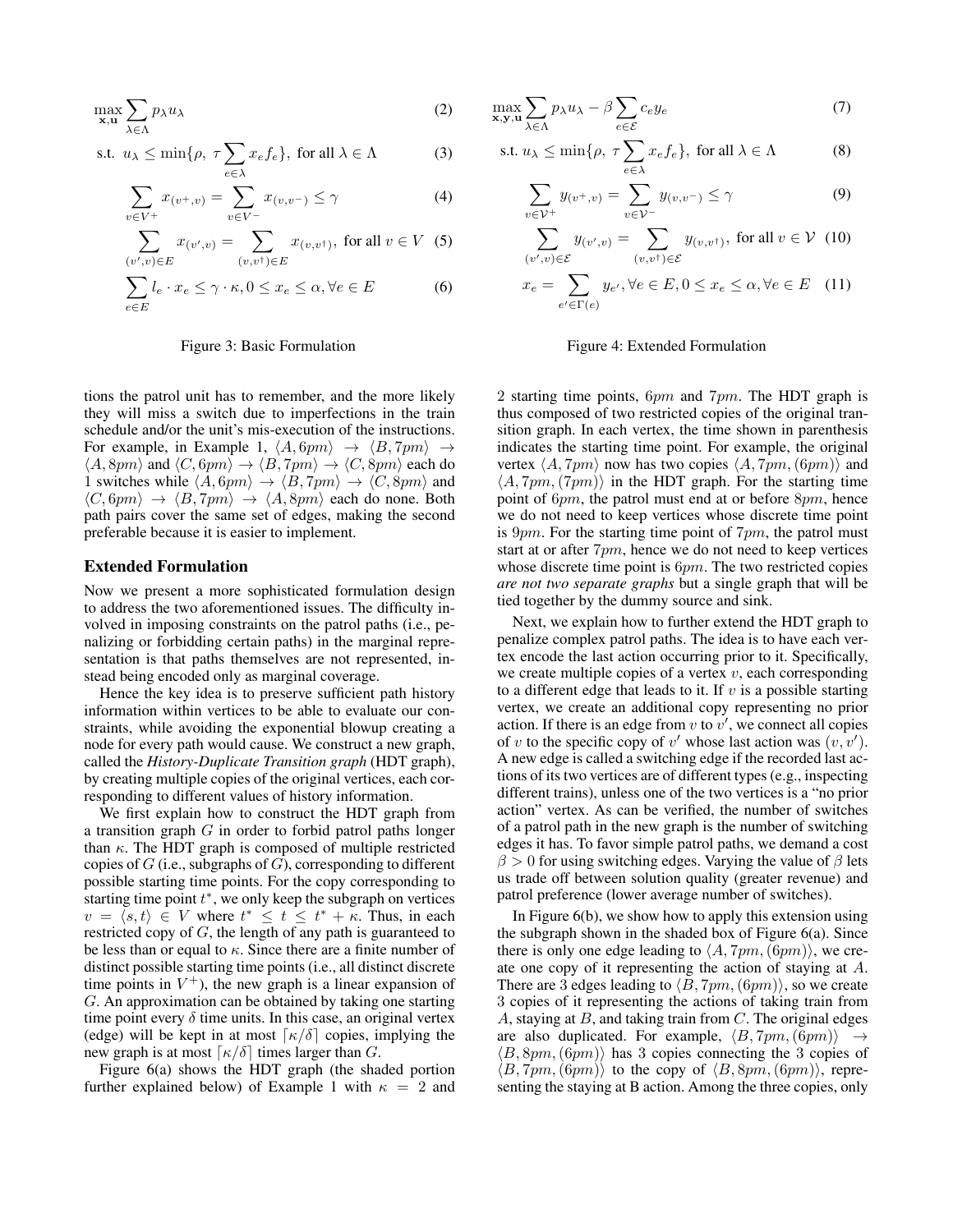the "Stay" to "Stay" edge is not a switching edge.



Figure 6: (a) HDT graph of Example 1 with two starting time points. (b) extension storing the last action occurring.

Given the final HDT graph  $\mathcal{G} = \langle \mathcal{V}, \mathcal{E} \rangle$ , we provide an extended linear program formulation in Figure 4. We still use  $x_e$  to represent the marginal coverage of an original edge  $e \in E$  being selected, but we now also use  $y_e$  to represent the marginal coverage of an HDT graph edge  $e \in \mathcal{E}$  being selected. Let  $\Gamma(e) \subset \mathcal{E}$  be the set of copies of e, then  $x_e =$  $\sum_{e' \in \Gamma(e)} y_{e'}$ . Let  $c_e = 1$  if  $e \in \mathcal{E}$  is a switching edge and 0 otherwise. The set of possible starting vertices  $V^+$  is the set of copies of  $V^+$  that are "no prior action" vertices. The set of possible ending vertices  $V^-$  is the set of all copies of V<sup>-</sup>. We again add a dummy source  $v^+$  leading to  $\mathcal{V}^+$  and a dummy sink that can be reached from  $V^-$ . Because the extended formulation enforces stricter restrictions on patrols allowed than the basic formulation, the LP of Figure 4, with  $\beta$  set to 0, provides a tighter upper bound on the optimal revenue than the LP of Figure 3.

A path in the HDT graph  $G$  trivially corresponds to a path in the transition graph  $G$ , since any edge in  $G$  is a duplicate of some edge in  $G$ . Therefore from the solution  $y^*$ , we can use the same process described for the basic formulation to construct a mixed strategy. Because the length of any patrol path in the HDT graph is bounded by  $\kappa$ , the mixed strategy must be feasible. In addition, since the number of switches in a patrol path equals the number of switching edges in it, the average number of switches of the constructed mixed strategy is always equal to  $\sum_{e \in \mathcal{E}} c_e y_e^*$ .

# Real-World Evaluation

We present our evaluation based on real metro schedules and rider traffic data provided by the LASD. We solved the LP in the extended formulation using CPLEX 12.2 on a standard 2.8GHz machine with 4GB memory. We first describe the data sets we used, followed by our experimental results.

# Data Sets

We created four data sets, each based on a different Los Angeles Metro Rail line: Red (including Purple), Blue, Gold, and Green. For each line, we created its transition graph using the corresponding timetable from http: //www.metro.net. Implementing the LP requires a finegrain ridership distribution of potential fare evaders (recall that a rider type corresponds to a 4-tuple of boarding station / time and disembarking station / time).

In our experiments, we assumed that potential fare evaders were evenly distributed among the general population and created the required fine-grained rider distribution using hourly boarding and alighting counts provided by the Los Angeles Sheriff Department. Suppose the percentage of riders boarding in hour i is  $d_i^+$  and the percentage of riders alighting in hour *i* is  $d_i^-$ . Denote the set of those that board in hour *i* by  $\Lambda_i^+$  and that alight in hour *i* by  $\Lambda_i^-$ . Then we would like to compute a fine-grained ridership distribution p to match the hourly boarding and alighting percentages, i.e., to find a point within the following convex region  $\Omega$ ,

$$
\Omega = \{ \mathbf{p} | \mathbf{p} \succeq \mathbf{0} \wedge \sum_{\lambda \in \Lambda_i^+} p_{\lambda} = d_i^+ \wedge \sum_{\lambda \in \Lambda_i^-} p_{\lambda} = d_i^- , \forall i \}.
$$

We estimate the fare evader distribution by finding the analytic center of  $\Omega$ , i.e.,  $\mathbf{p}^* = \arg \min_{\mathbf{p} \in \Omega} \sum_{\lambda \in \Lambda} -\log(p_\lambda)$ , which is efficiently computable.

The inspection effectiveness  $f_e$  of an edge is assigned based on the assumption that 10 passengers can be inspected per minute.  $f_e$  is capped at 0.5 to capture the fact that the inspector cannot switch between cars while the train is moving. (Trains contain at least two cars.) The ticket fare was set to \$1.5 (the actual current value) while the fine was set to \$100. (Fare evaders in Los Angeles can be fined \$200, but they also may be issued warnings.) If we could increase the fine dramatically the riders would have much less incentive for fare evasion, and we could achieve better revenue. However a larger fine is infeasible legally. Table 1 summarizes the detailed statistics for the Metro lines.

| Line  | <b>Stops</b> | <b>Trains</b> | Daily Riders | <b>Types</b> |
|-------|--------------|---------------|--------------|--------------|
| Red   | 16           | 433           | 149991.5     | 26033        |
| Blue  | 22           | 287           | 76906.2      | 46630        |
| Gold  | 19           | 280           | 30940.0      | 41910        |
| Green | 14           | 217           | 38442.6      | 19559        |

Table 1: Statistics of Los Angeles Metro lines.

### Experimental Results

Throughout our experiments, we fixed  $\gamma$  to 1 (and thus  $\alpha =$ 1). In our first set of experiments, we fixed penalty  $\beta$  to 0 (no penalty for using patrol paths with more switches), and varied the maximum number of hours that an inspector can patrol from 4 to 7 hours. To create the HDT graph, we took one starting time point every hour (i.e.,  $\delta = 1$  hour).

Figure 7(a) shows the expected revenue per rider of the mixed patrol strategy we generated, which is the total revenue divided by the number of daily riders. Since the LP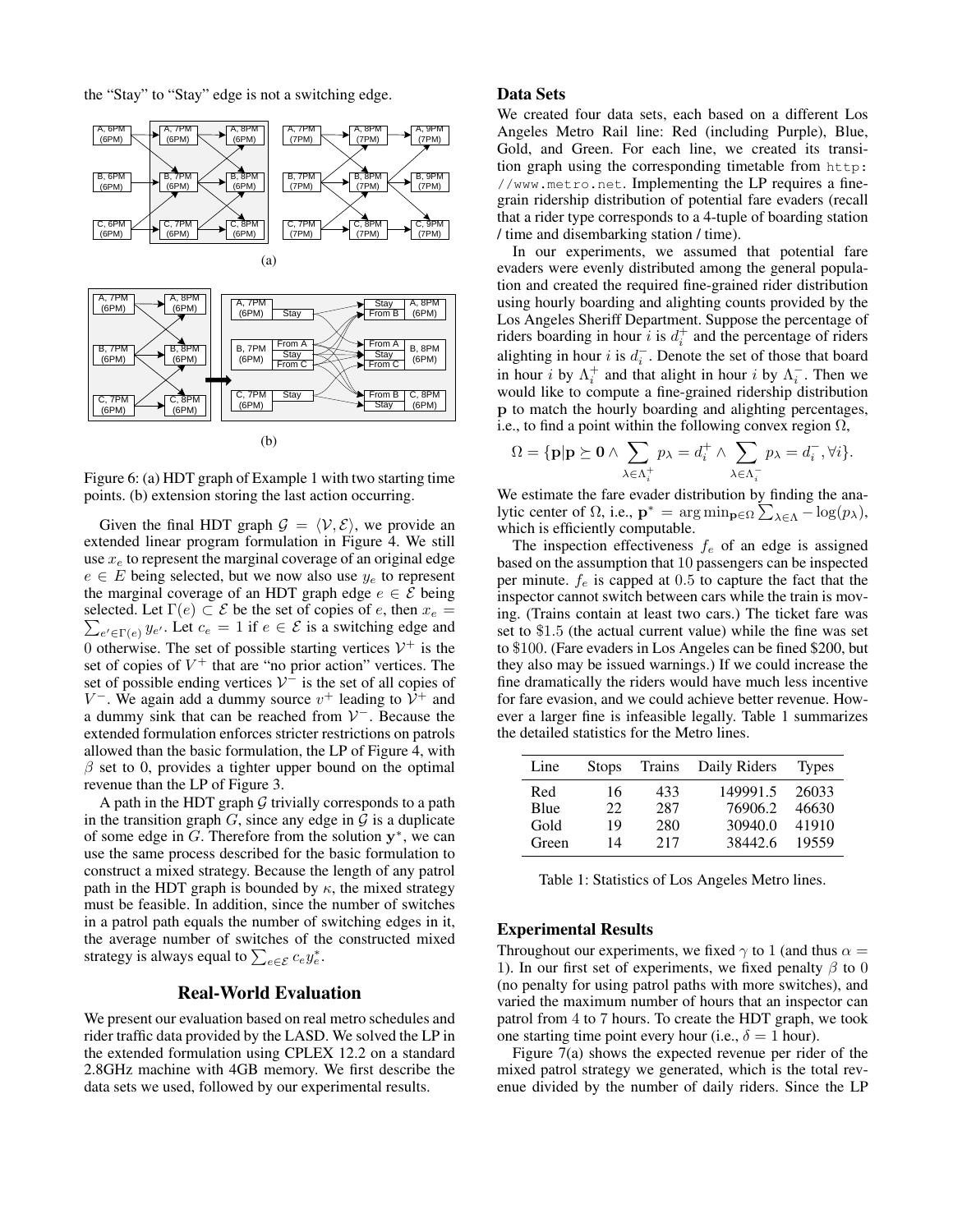

Figure 7: Experimental results.

only returns an upper bound of the attainable revenue, the true expected revenue of the mixed patrol strategy was computed by evaluating the riders' best responses for all rider types. A rider can always pay the ticket price for \$1.5 and will only evade the ticket when the expected fine is lower. Hence the theoretical maximum achievable value is \$1.5, which is achieved when every rider purchases a ticket. As we can see, the per-rider revenue increases as the number of patrol hours increases, almost converging to the theoretical upper bound of \$1.5 for the Gold and Green line. Specifically, a 4-hour patrol strategy already provides reasonably good expected value: 1.31 for the Blue line (87.4% of the maximum),  $1.45$  for the Gold line  $(97.0\%)$ ,  $1.48$  for the Green line  $(98.8\%)$ , and  $1.22$  for the Red line  $(81.3\%)$ . Among the four lines, the Red line has the lowest revenue per rider. This is because the effectiveness of fare inspection decreases as the volume of daily riders increases, and the Red line has significantly higher number of daily riders than the other lines.

We depict in Figure 7(b) the percentage of the true expected revenue vs. the theoretical upper bound returned by the LP. Strategies generated by our method are near optimal; for example, our 4-hour strategies for the Blue, Gold, Green, and Red lines provided expected revenues of 96.5%, 98.5%, 99.5%, and 97.0% of the upper bound (and thus at least as much of the optimum), respectively.

To study riders' responses to the computed strategy, we partitioned the entire population of riders into three groups depending on their expected fine if fare-evading: riders who prefer purchasing tickets (expected fine is greater than 1.7— 13.3% above the ticket price), riders who prefer fare evasion (expected fine is less than 1.3—13.3% below the ticket price), and indifferent riders (expected fine is between 1.3 and 1.7). In Figure  $7(c)$ , we show the distribution of the three groups against the strategies computed for the Red line. The three dashed lines inside the region of indifferent riders represent, from top to bottom, the percentages of riders whose expected fine is less than 1.6, 1.5, and 1.4, respectively. As the number of patrol hours increases from 4 to 7, the percentage of riders who prefer fare evasion decreases from 38% to 7%, the percentage of riders who prefer purchasing tickets increases from 17% to 43%, and the percentage of indifferent riders remains stable between 45% and 50%.

Zooming in on the fare evasion, Figure 7(d) shows the percentage of riders who preferred fare evasion against the patrol strategies computed. As we can see, this percentage decreased almost linearly in the number of additional patrol hours beyond 4. Our 7-hour patrol strategy lowered this percentage to 4.2% for the Blue line, 0.01% for the Gold line, 0.01% for the Green line, and 6.8% for the Red line. Again, due to having the highest daily volume, the Red line had the highest percentage of riders who preferred fare evasion.

Finally, Figure 7(e) shows the runtime required by CPLEX to solve the LPs we created. As we can see, the runtime increased as the number of patrol hours increased for all the metro lines. This is because the size of the HDT graph constructed is roughly proportional to the maximum length of the patrols, and a larger HDT graph requires an LP with more variables and constraints. Among the four lines, the Red and the Green lines have significantly fewer types, and are thus easier to solve than the other two lines.

In our second experiment, we varied the interval  $\delta$  of taking starting time points, trading off solution quality for efficiency. We fixed the patrol length  $\kappa$  to 4 hours and penalty parameter  $\beta$  to 0. For each line, we tested 6 interval ( $\delta$ ) settings ranging from 0.5 hour to 4 hours. In Figure 7(f), the x-axis is the runtime (in log-scale) and the y-axis is the normalized revenue against the expected revenue of  $\delta = 0.5$ within each line. For each line, a data point from left to right corresponds to  $\delta = 4, 3, 2, 1.5, 1,$  and 0.5 respectively. Increasing the runtime (by decreasing  $\delta$ ) always led to a better